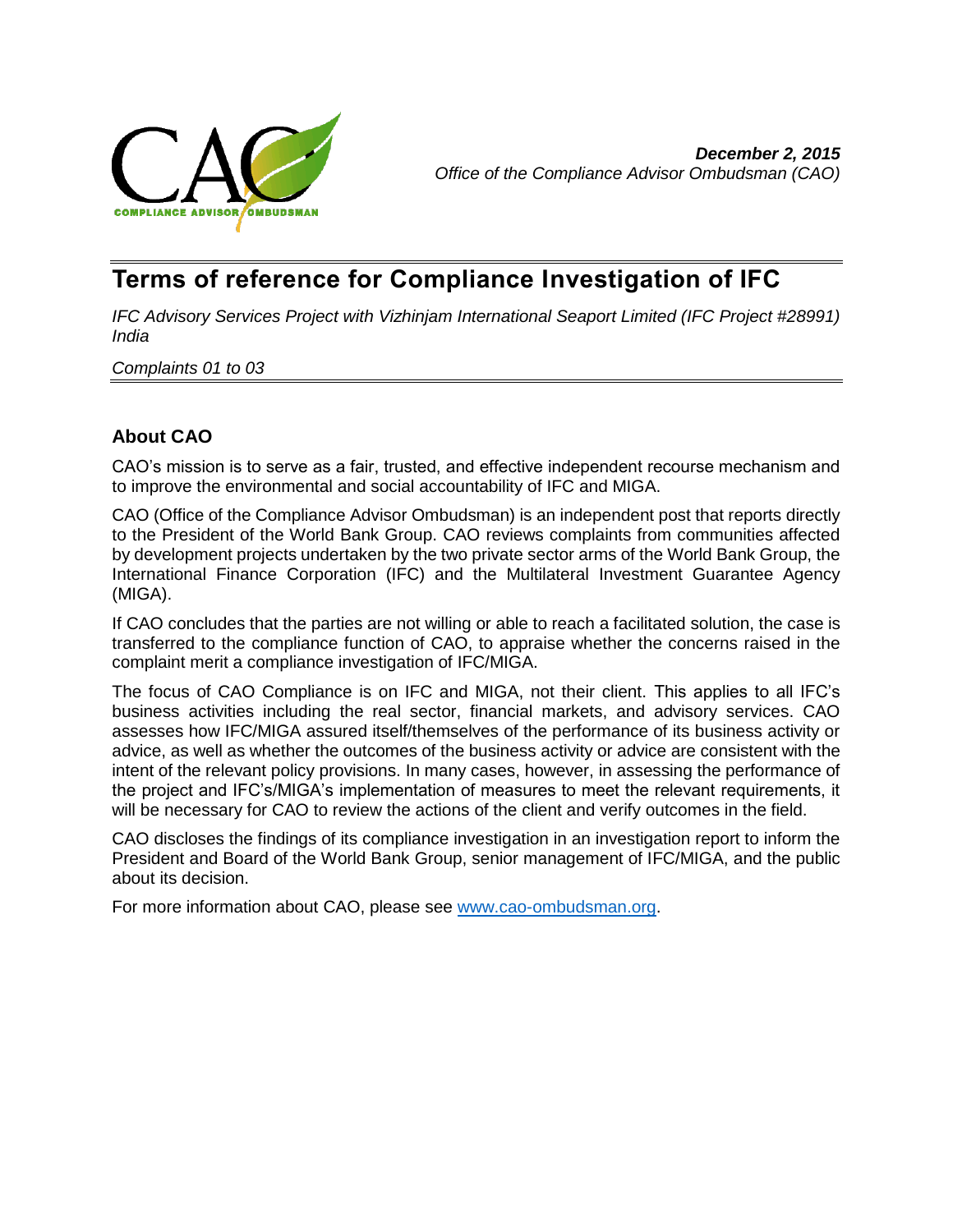### **Background to the investment**

In 2009, IFC initiated an Advisory Services (AS) project to support the Government of Kerala (GoK), India, in designing and implementing a bidding process for the development of a greenfield international port in Vizhinjam, Kerala (the port).

The port was to be developed using a Public Private Partnership (PPP) model. The GoK acted through a wholly owned company, Vizhinjam International Seaport Limited (VISL or "the client"). VISL was to select, through competitive bidding, a private partner to construct, finance, operate, and manage the port. The objective of the AS project was to assist the client with structuring and implementing the bidding process, and extended to the preparation of E&S impact assessment documentation required for the project to receive clearance from the Indian Ministry of Environment and Forests.

In March 2013, IFC concluded its primary role in the project, and recorded that the GoK had decided not to award the project. Subsequently, however, GoK reopened bidding for the port development and in May 2015 awarded the project to the sole bidder. At the time of writing, IFC had no ongoing involvement in the project, however, any future exposure to the construction of the port, either directly or through a financial intermediary would be of relevance in the context of CAO's compliance mandate.

### **The complaints**

CAO received three complaints about the project.

The first complaint was filed in August 2012 by representatives of affected communities, and raised concerns about the design of the port project, its socio-economic and environmental impacts on tourism and fishing activities, and about IFC's due diligence for the project and stakeholder consultation activities.

The second complaint was filed in November 2012 by a local fishing group and raised concerns about the impact of the port on fishing activities, on marine biodiversity, pollution, soil erosion, loss of land, and safety of the fishing community.

The third complaint was filed in April 2013 by 14 residents of the village of Mullor and raised concerns about the impact on farmland and access to water in relation to infrastructure associated with the port development.

All three complaints were found eligible by CAO. As there was no agreement to participate in a dispute resolution process, all three complaints were transferred to CAO's compliance function.

In June 2015 CAO released a compliance appraisal in relation to the complaints, and decided to conduct a compliance investigation of IFC's E&S performance in relation to the project.

#### **Scope of the compliance investigation**

The focus of this CAO compliance investigation is on IFC, and how IFC assured itself of the environmental and social performance of its advice, and whether the outcomes of the advice are consistent with the intent of the relevant policy provisions.

The approach to the compliance investigation is described in the CAO Operational Guidelines (March 2013), and states that the working definition of compliance investigations adopted by CAO is as follows: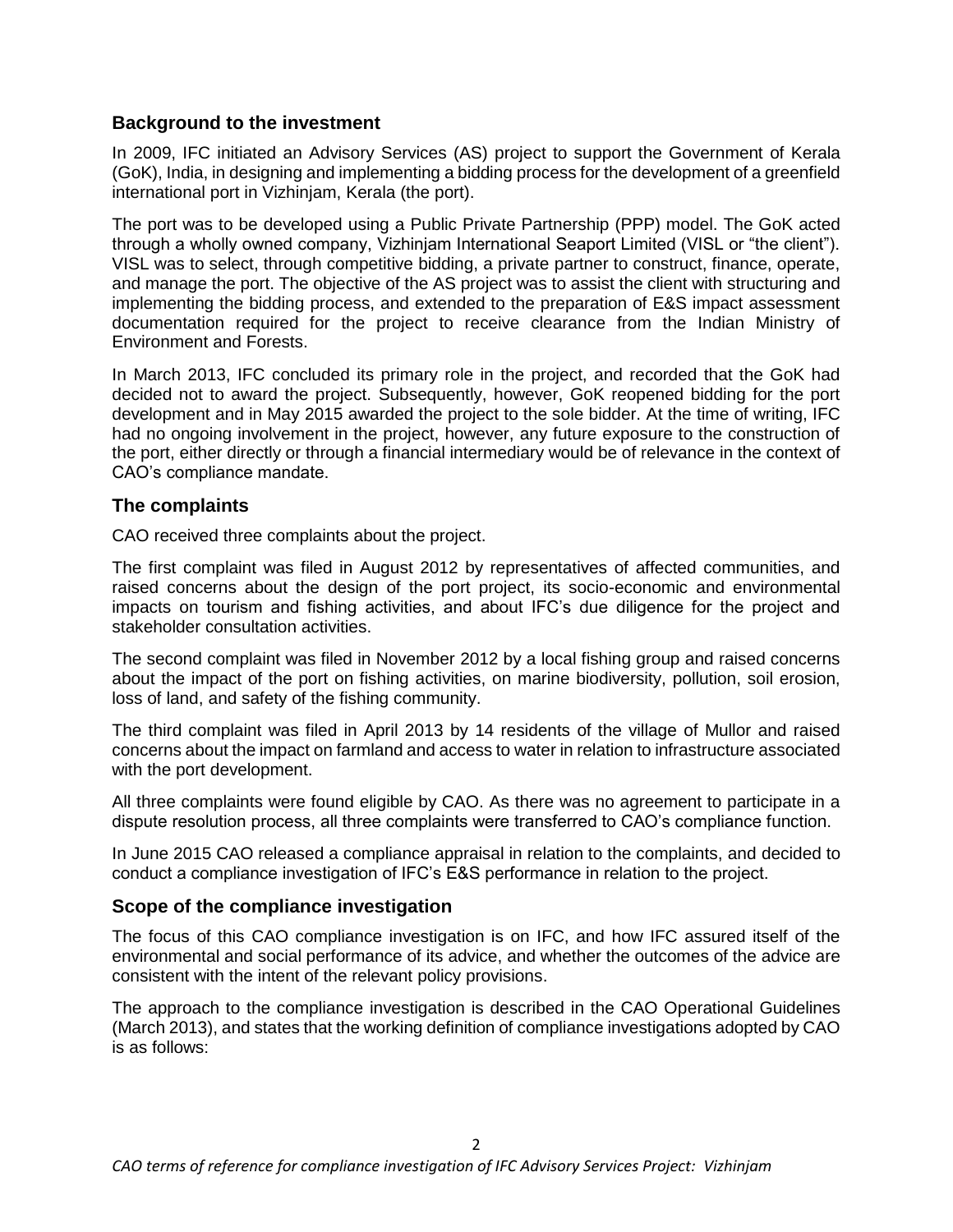An investigation is a systematic, documented verification process of objectively obtaining and evaluating evidence to determine whether environmental and social activities, conditions, management systems, or related information are in conformance with the compliance investigation criteria.

As set out in CAO's appraisal report, CAO will conduct a compliance investigation of IFC's E&S performance in relation to the Vizhinjam project in relation to the issues raised in the complaints.

The compliance investigation will consider whether IFC's advice in relation to the Vizhinjam project was developed, implemented and supervised in accordance with applicable IFC policies, procedures and standards. It will also consider whether IFC's Policy and Performance Standards on Environmental and Social Sustainability and Policy on Disclosure of Information as applied to this project provide an adequate level of protection.

In the context of IFC's E&S policies, Performance Standards and procedures, CAO's outstanding questions in relation to the project include:

- 1. Whether IFC's advice in relation to E&S issues addressed or was otherwise consistent with the requirements of the Performance Standards, particularly regarding the:
	- a. assessment of the E&S impacts of land-based infrastructure associated with the project;
	- b. application of Performance Standard 5 to assess and manage potential impacts of the project on tourism operators and fishing communities, specifically economic displacement; and
	- c. application of Performance Standards 1 and 6 as they apply to stakeholder consultation and project impacts on ecosystem services.
- 2. Whether IFC's policies, procedures, and practices as they were applied to selection and structuring of this AS project provided an adequate level of guidance and protection, in particular regarding:
	- a. when E&S risks, including client commitment and capacity to manage such risks, should preclude IFC from engaging as an advisor to a project; and
	- b. the scope of E&S responsibility that IFC should take on in relation to a high risk AS project.

The scope of the investigation also includes developing an understanding of the immediate and underlying causes for any non-compliance identified by the CAO.

## **Compliance Investigation Process and Preliminary Timeline**

The preliminary time schedule is for CAO to have a draft compliance investigation report ready by March 2016.

A draft investigation report will be circulated to IFC senior management and all relevant IFC departments for factual review and comment. IFC comments should be submitted in writing to CAO within 20 working days of receipt by IFC.

Upon receiving comments from IFC on the consultation draft, CAO Compliance will finalize the report. The final report will be submitted to IFC senior management for official response. A notification will be posted on CAO's website. IFC has 20 working days to submit a written response to CAO. CAO will forward the investigation report and the IFC response to the President of the World Bank Group. The President has no editorial input as to the content of the compliance investigation report, but may take the opportunity to discuss the investigation findings with CAO.